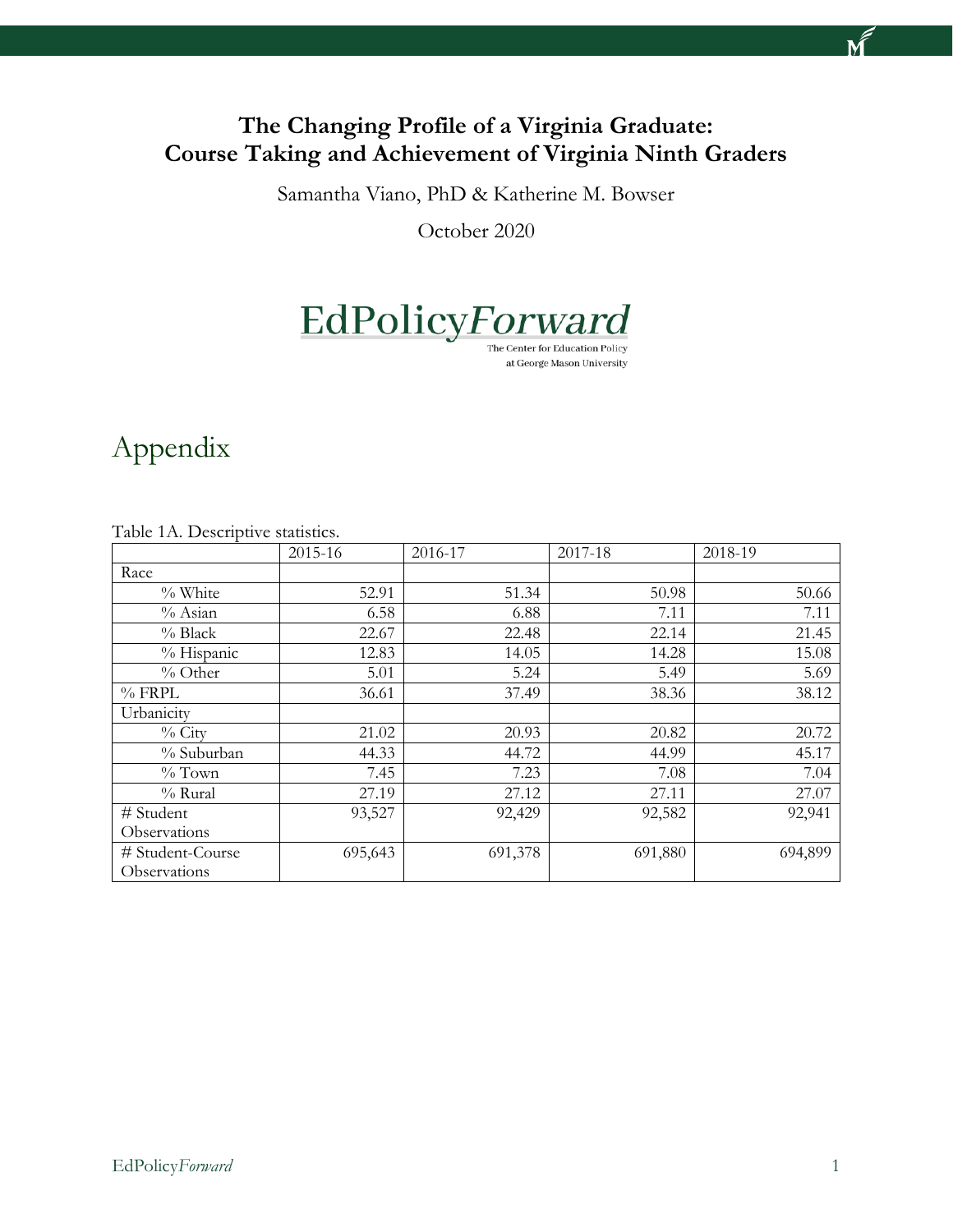|                         | Percentage Ninth Graders Enrolled |         |         |         |  |
|-------------------------|-----------------------------------|---------|---------|---------|--|
| Course Name             | 2015-16                           | 2016-17 | 2017-18 | 2018-19 |  |
| English 9               | 97.44                             | 98.15   | 98.20   | 98.28   |  |
| Phys Ed                 | 95.63                             | 95.93   | 95.76   | 95.82   |  |
| World History &         | 73.07                             | 71.88   | 71.34   | 72.01   |  |
| Geography to 1500<br>AD |                                   |         |         |         |  |
| Earth Science I         | 54.11                             | 53.55   | 53.74   | 50.23   |  |
| Biology                 | 40.66                             | 41.73   | 41.65   | 42.41   |  |
| Algebra I               | 38.99                             | 38.83   | 36.83   | 36.60   |  |
| Geometry                | 32.40                             | 32.55   | 33.46   | 33.52   |  |
| Spanish II              | 22.87                             | 23.58   | 23.43   | 23.60   |  |
| Spanish I               | 21.91                             | 21.14   | 21.12   | 20.74   |  |
| Band/Chorus/Music       | 19.51                             | 19.09   | 18.99   | 18.59   |  |
| Elective                |                                   |         |         |         |  |
| Art                     | 16.30                             | 16.85   | 16.69   | 16.64   |  |
| Algebra II              | 13.58                             | 13.96   | 14.95   | 14.96   |  |
| Algebra I - Pt 1        | 13.23                             | 13.99   | 13.67   | 13.53   |  |
| World History &         | 11.73                             | 10.02   | 10.93   | 9.04    |  |
| Geography: 1500         |                                   |         |         |         |  |
| AD-Present              |                                   |         |         |         |  |
| World Geography         | 8.51                              | 10.64   | 11.04   | 11.06   |  |
| Algebra I - Pt 2        | 9.35                              | 8.72    | 8.07    | 8.58    |  |

Table 2A. Course enrollments by subject. Most popular courses, all courses with enrollments over 10,000.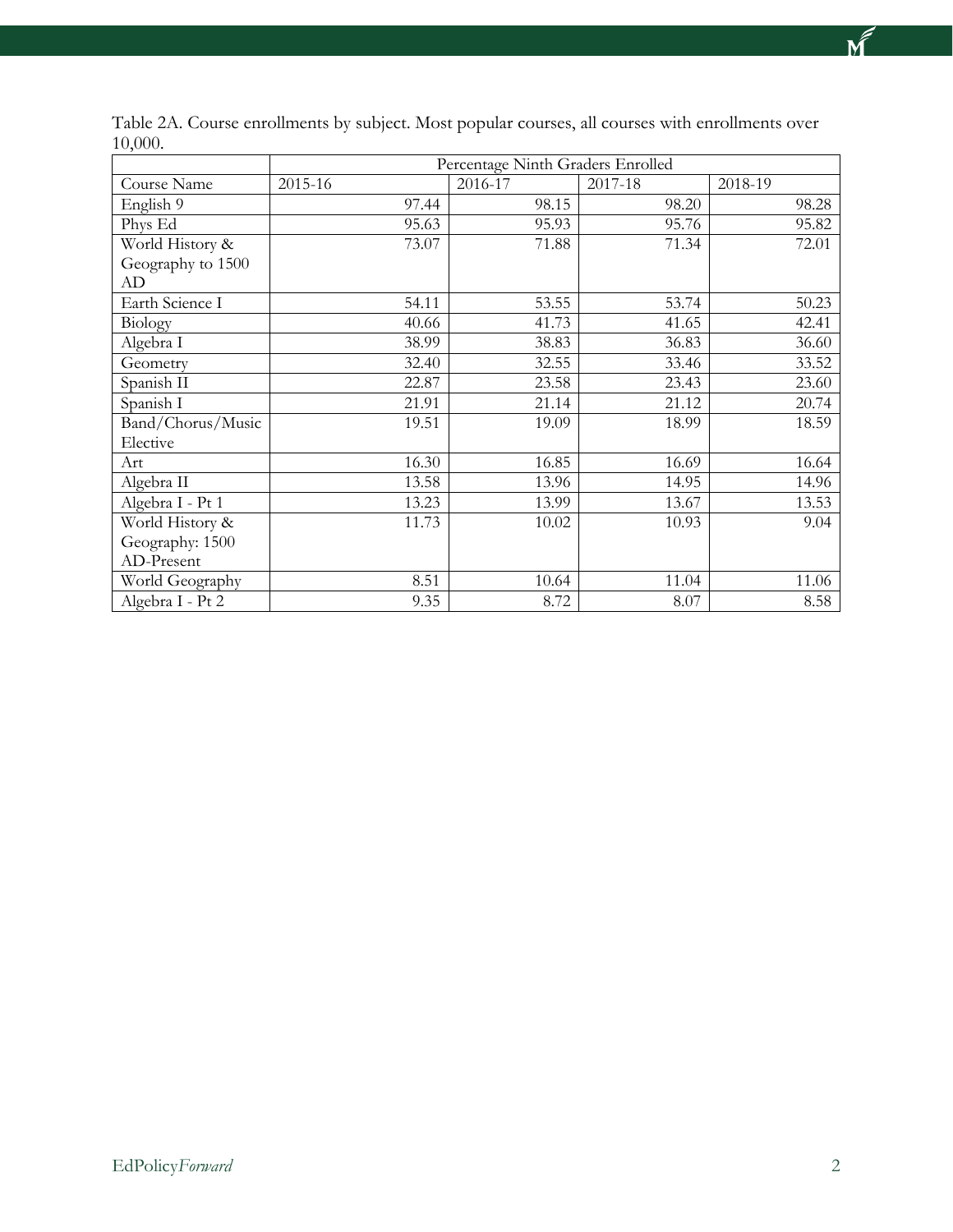| Course Name       | 2015-16 | 2016-17 | 2017-18 | 2018-19 |
|-------------------|---------|---------|---------|---------|
| Algebra I         |         |         |         |         |
| White             | 31.53   | 30.66   | 29.53   | 29.09   |
| Asian             | 23.58   | 22.48   | 21.79   | 21.57   |
| <b>Black</b>      | 44.22   | 43.63   | 41.31   | 41.26   |
| Hispanic          | 47.72   | 47.46   | 45.9    | 45.99   |
| Algebra I, Part 1 |         |         |         |         |
| White             | 10.78   | 11.37   | 10.64   | 11.2    |
| Asian             | 3.77    | 3.61    | 3.27    | 3.4     |
| <b>Black</b>      | 16.72   | 18.3    | 19.12   | 17.64   |
| Hispanic          | 15.18   | 15.43   | 16.06   | 15.46   |
| Algebra I, Part 2 |         |         |         |         |
| White             | 8.76    | 8.4     | 7.78    | 8.52    |
| Asian             | 1.38    | 1.28    | 0.88    | 1.11    |
| Black             | 11.84   | 11.16   | 10.64   | 10.62   |
| Hispanic          | 7.12    | 5.95    | 5.85    | 6.42    |
| Geometry          |         |         |         |         |
| White             | 34.07   | 34.23   | 35.73   | 34.75   |
| Asian             | 41.99   | 41.59   | 39.48   | 41.93   |
| <b>Black</b>      | 20.82   | 20.62   | 21.87   | 23.67   |
| Hispanic          | 24.42   | 25.53   | 26.21   | 25.79   |
| Algebra II        |         |         |         |         |
| White             | 14.86   | 15.34   | 16.32   | 16.43   |
| Asian             | 29.29   | 31.05   | 34.58   | 31.99   |
| <b>Black</b>      | 6.41    | 6.28    | 7.07    | 6.81    |
| Hispanic          | 5.56    | 5.62    | 5.99    | 6.34    |

Table 3A. Percent of students enrolled in each math course by race.

*Note.* Within each year, adding up each percentage by race across these five courses will equal roughly 100%.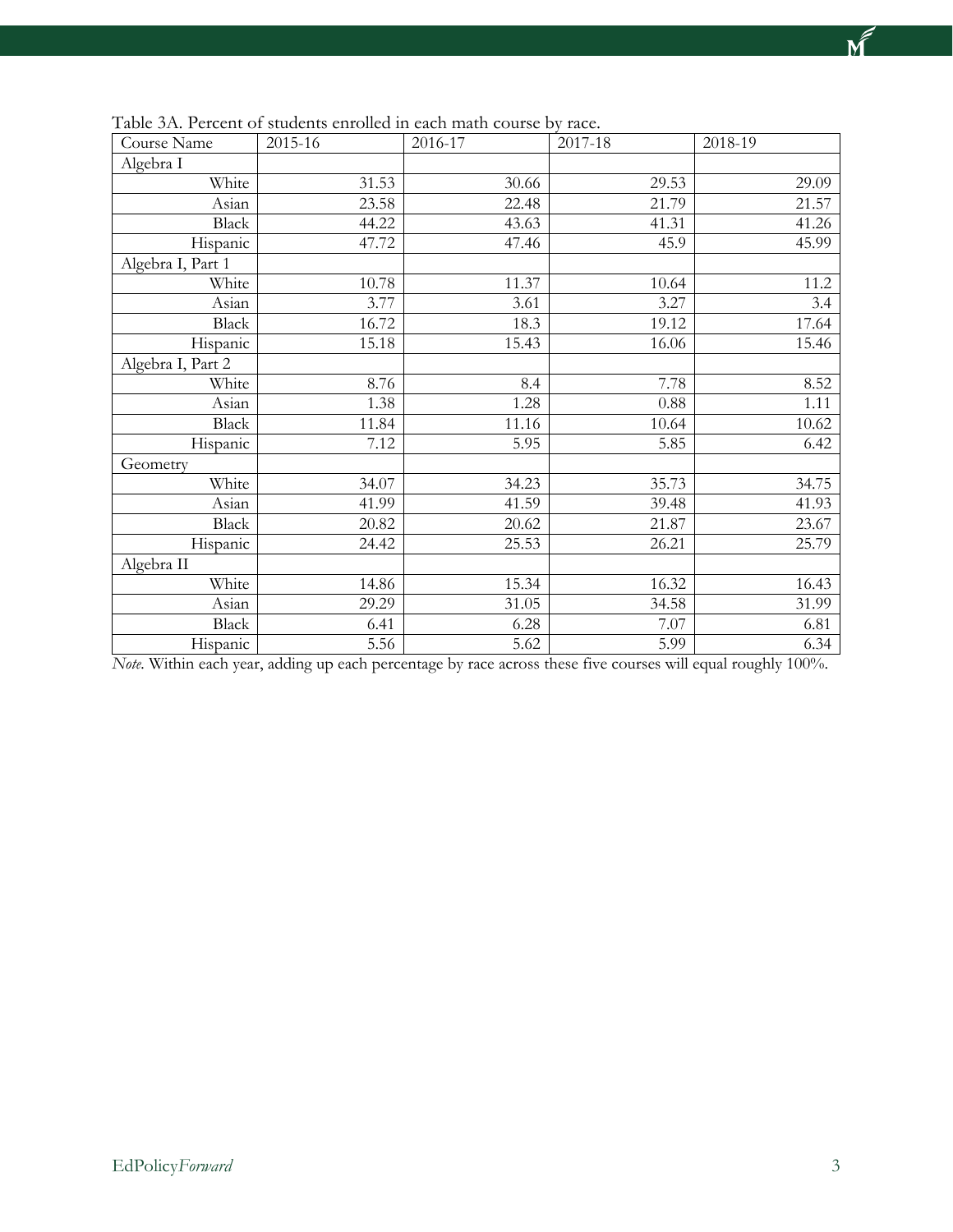| Course Name       | 2015-16 | 2016-17 | 2017-18 | 2018-19 |
|-------------------|---------|---------|---------|---------|
| Algebra I         |         |         |         |         |
| <b>FRPL</b>       | 45.11   | 44.36   | 42.43   | 41.7    |
| Non-FRPL          | 31.02   | 30.52   | 29.16   | 29.27   |
| Algebra I, Part 1 |         |         |         |         |
| <b>FRPL</b>       | 18.39   | 19.91   | 20.14   | 19.51   |
| Non-FRPL          | 8.6     | 8.6     | 8.08    | 8.31    |
| Algebra I, Part 2 |         |         |         |         |
| <b>FRPL</b>       | 12.43   | 11.5    | 11.07   | 11.63   |
| Non-FRPL          | 6.49    | 6.02    | 5.37    | 5.81    |
| Geometry          |         |         |         |         |
| <b>FRPL</b>       | 19.15   | 18.95   | 20.65   | 21.32   |
| Non-FRPL          | 36.79   | 37.25   | 38.16   | 37.76   |
| Algebra II        |         |         |         |         |
| <b>FRPL</b>       | 4.92    | 5.28    | 5.7     | 5.85    |
| Non-FRPL          | 17.1    | 17.6    | 19.24   | 18.85   |

Table 4A. Percent of students enrolled FRPL in each math course by economic disadvantage status

*Note.* FRPL stands for free or reduced-price lunch. Within each year, adding up each percentage by FRPL status across these five courses will equal roughly 100%.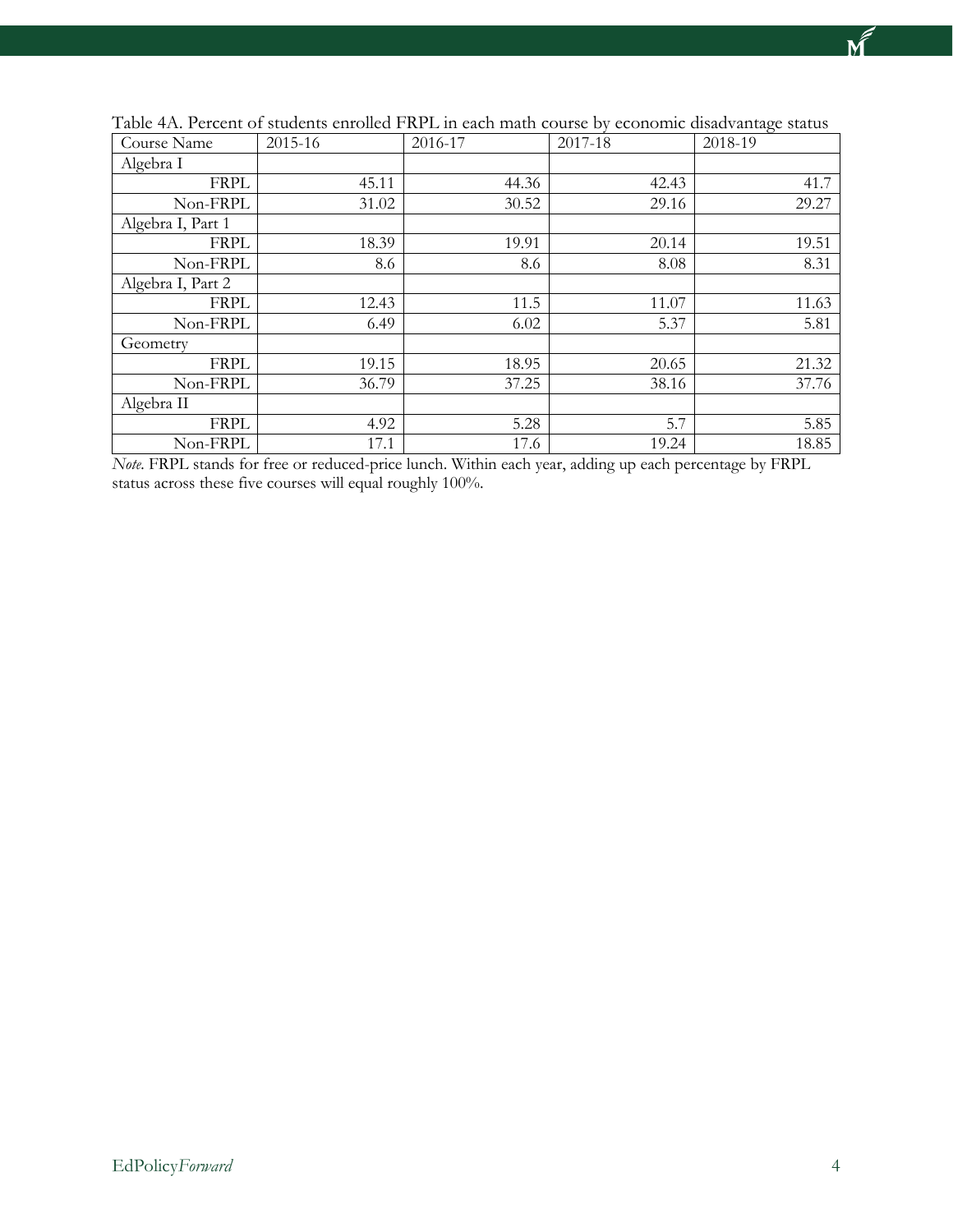| Course Name           | 2015-16 | 2016-17 | 2017-18 | 2018-19 |
|-----------------------|---------|---------|---------|---------|
| Algebra I             |         |         |         |         |
| City                  | 39.09   | 37.7    | 34.53   | 33.61   |
| Suburban              | 35.89   | 35.12   | 34.39   | 34.33   |
| $\operatorname{Town}$ | 37.53   | 33.53   | 33.34   | 34.81   |
| Rural                 | 34.66   | 36.35   | 34.54   | 34.05   |
| Algebra I, Part 1     |         |         |         |         |
| City                  | 9.17    | 11.32   | 11.71   | 10.15   |
| Suburban              | 11.04   | 11.17   | 10.67   | 10.42   |
| Town                  | 14.42   | 18.31   | 17.61   | 17.51   |
| Rural                 | 15.95   | 15.59   | 15.8    | 16.85   |
| Algebra I, Part 2     |         |         |         |         |
| City                  | 8.07    | 6.17    | 5.94    | 6.41    |
| Suburban              | 5.68    | 5.39    | 4.89    | 5.19    |
| Town                  | 13.18   | 15.6    | 13.29   | 14.18   |
| Rural                 | 12.84   | 11.93   | 11.65   | 12.26   |
| Geometry              |         |         |         |         |
| City                  | 27.36   | 28.53   | 30.72   | 31.67   |
| Suburban              | 34.44   | 34.73   | 35.05   | 36.28   |
| Town                  | 24.82   | 21.89   | 25.31   | 21.92   |
| Rural                 | 26.84   | 26.39   | 27.19   | 25.68   |
| Algebra II            |         |         |         |         |
| City                  | 16.31   | 16.28   | 17.11   | 18.16   |
| Suburban              | 12.96   | 13.6    | 15      | 13.79   |
| $\operatorname{Town}$ | 10.05   | 10.68   | 10.45   | 11.58   |
| Rural                 | 9.71    | 9.73    | 10.82   | 11.15   |

Table 5A. Percent of students enrolled in each math course by urbanicity.

*Note*. Within each year, adding up each percentage by urbanicity across these five courses will equal roughly 100%.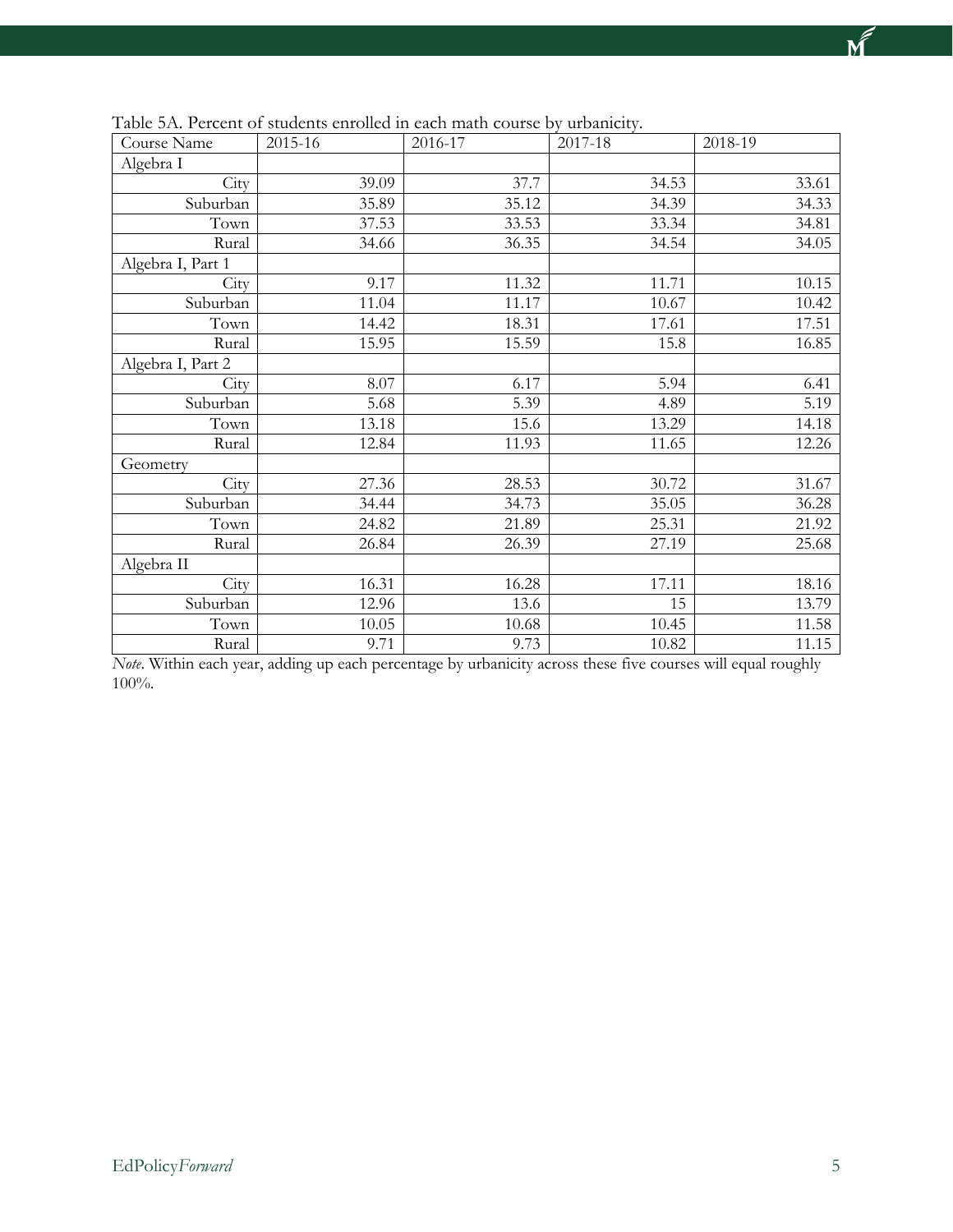Table 6A. Descriptive statistics on SOL Tests including number of tests taken by subject and year with the passing rate for each test. Only includes the top eight SOL tests taken by ninth graders in these years.

| <b>SOL</b> Name             | 2015-16 | 2016-17 | 2017-18 | 2018-19 |
|-----------------------------|---------|---------|---------|---------|
| World History I             |         |         |         |         |
| # Tests                     | 67,110  | 65,257  | 64,848  | 62,662  |
| Passing Rate                | 85.09   | 85.99   | 83.81   | 81.74   |
| Earth Science               |         |         |         |         |
| # Tests                     | 51,654  | 50,455  | 51,070  | 46,000  |
| Passing Rate                | 84.25   | 82.87   | 82.06   | 82.49   |
| <b>Biology</b>              |         |         |         |         |
| $\#$ Tests                  | 39,746  | 39,719  | 39,634  | 40,520  |
| Passing Rate                | 87.60   | 86.01   | 86.54   | 87.81   |
| Algebra I                   |         |         |         |         |
| # Tests                     | 41,284  | 39,924  | 39,164  | 42,071  |
| Passing Rate                | 77.14   | 76.38   | 75.29   | 81.68   |
| Geometry                    |         |         |         |         |
| # Tests                     | 31,748  | 31,630  | 32,605  | 31,612  |
| Passing Rate                | 92.92   | 91.78   | 91.36   | 92.77   |
| World Geography             |         |         |         |         |
| # Tests                     | 9,853   | 11,772  | 12,744  | 12,800  |
| Passing Rate                | 83.35   | 79.34   | 79.89   | 77.67   |
| World History II            |         |         |         |         |
| # Tests                     | 12,625  | 11,688  | 11,751  | 6,323   |
| Passing Rate                | 87.58   | 88.12   | 86.21   | 75.53   |
| Algebra II                  |         |         |         |         |
| # Tests                     | 12,206  | 12,587  | 13,457  | 12,709  |
| Passing Rate                | 98.39   | 98.32   | 98.31   | 98.02   |
| All (including other tests) |         |         |         |         |
| # Tests                     | 270,971 | 267,542 | 269,872 | 257,186 |
| Passing Rate                | 85.18   | 84.53   | 83.72   | 84.37   |

*Note.* It was very uncommon for ninth grade students to take an SOL in reading or writing in these years (less than 1,000 tests in each year), so we do not list those SOLs separately in this table.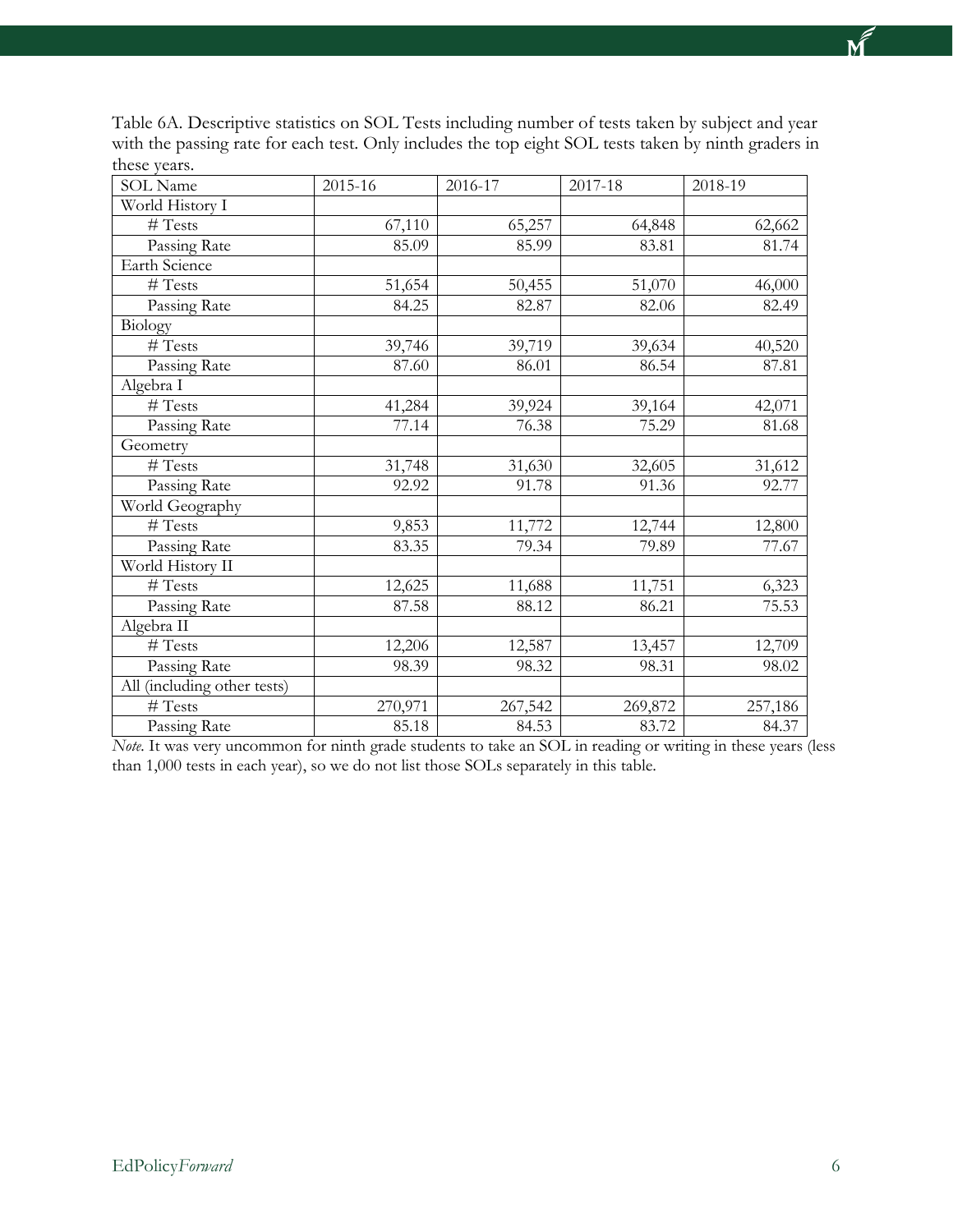

Figure 1A. SOL Pass Rates by Race







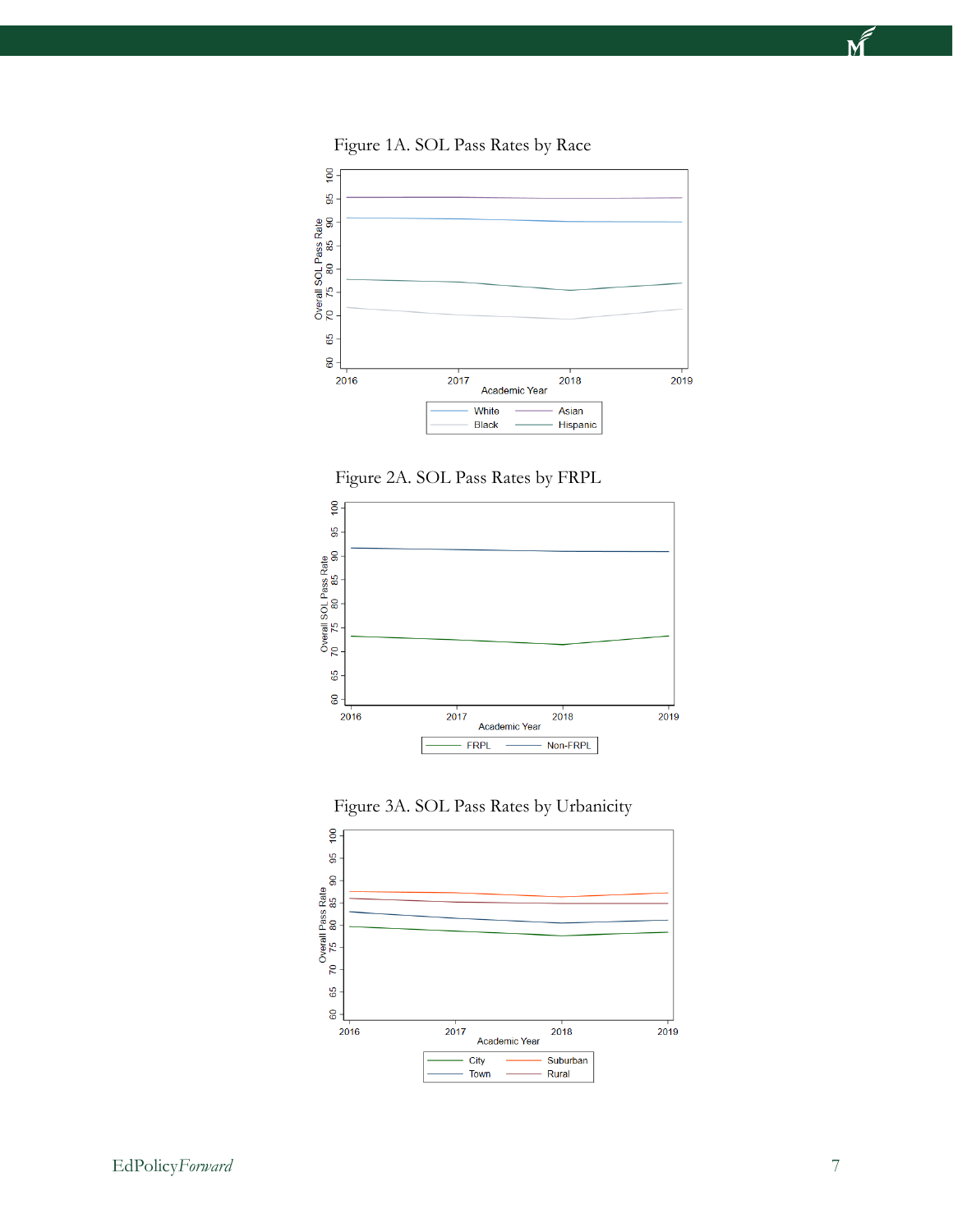







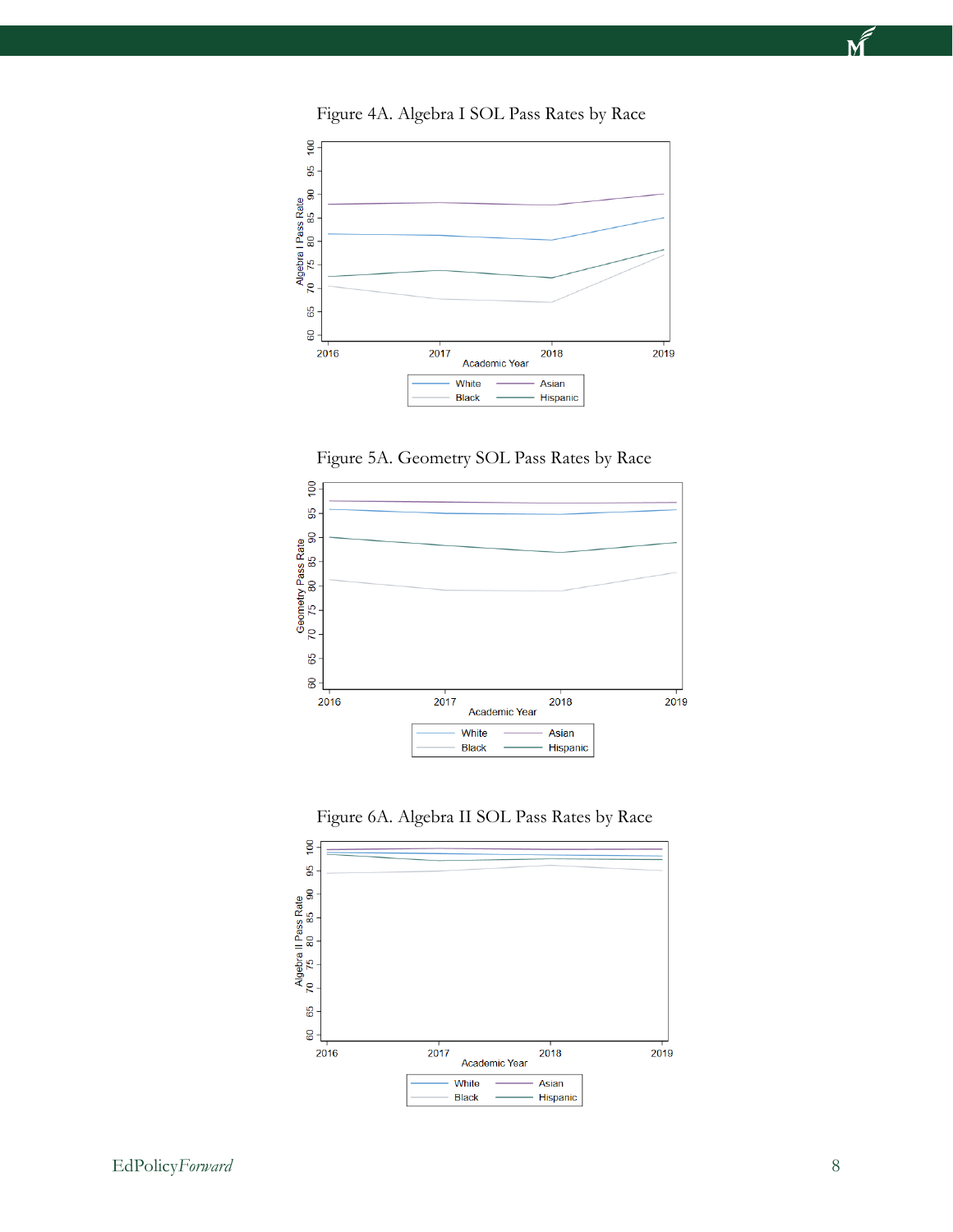

Figure 7A. Earth Science SOL Pass Rates by Race

Figure 8A. Biology SOL Pass Rates by Race

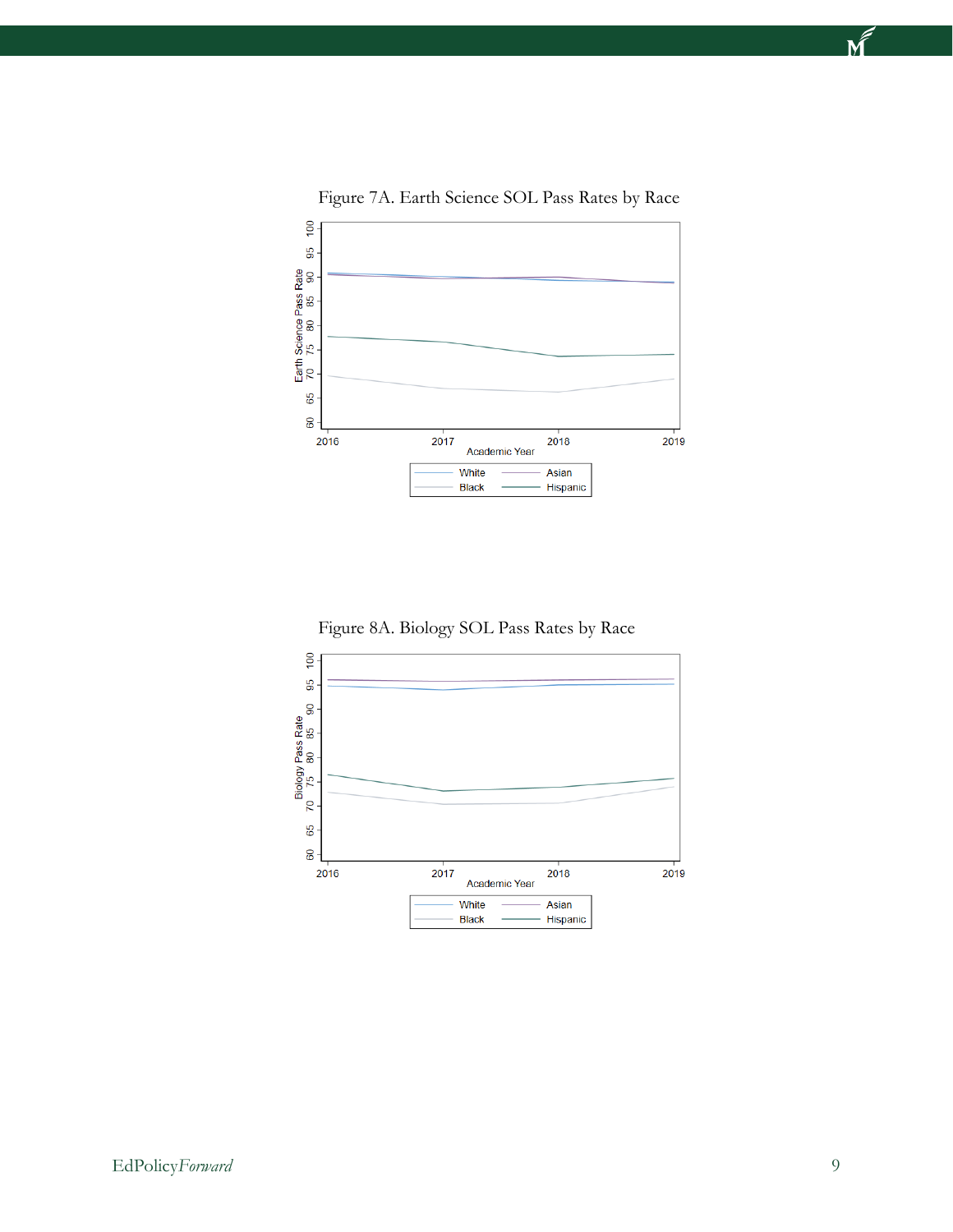

Figure 9A. World History I SOL Pass Rates by Race







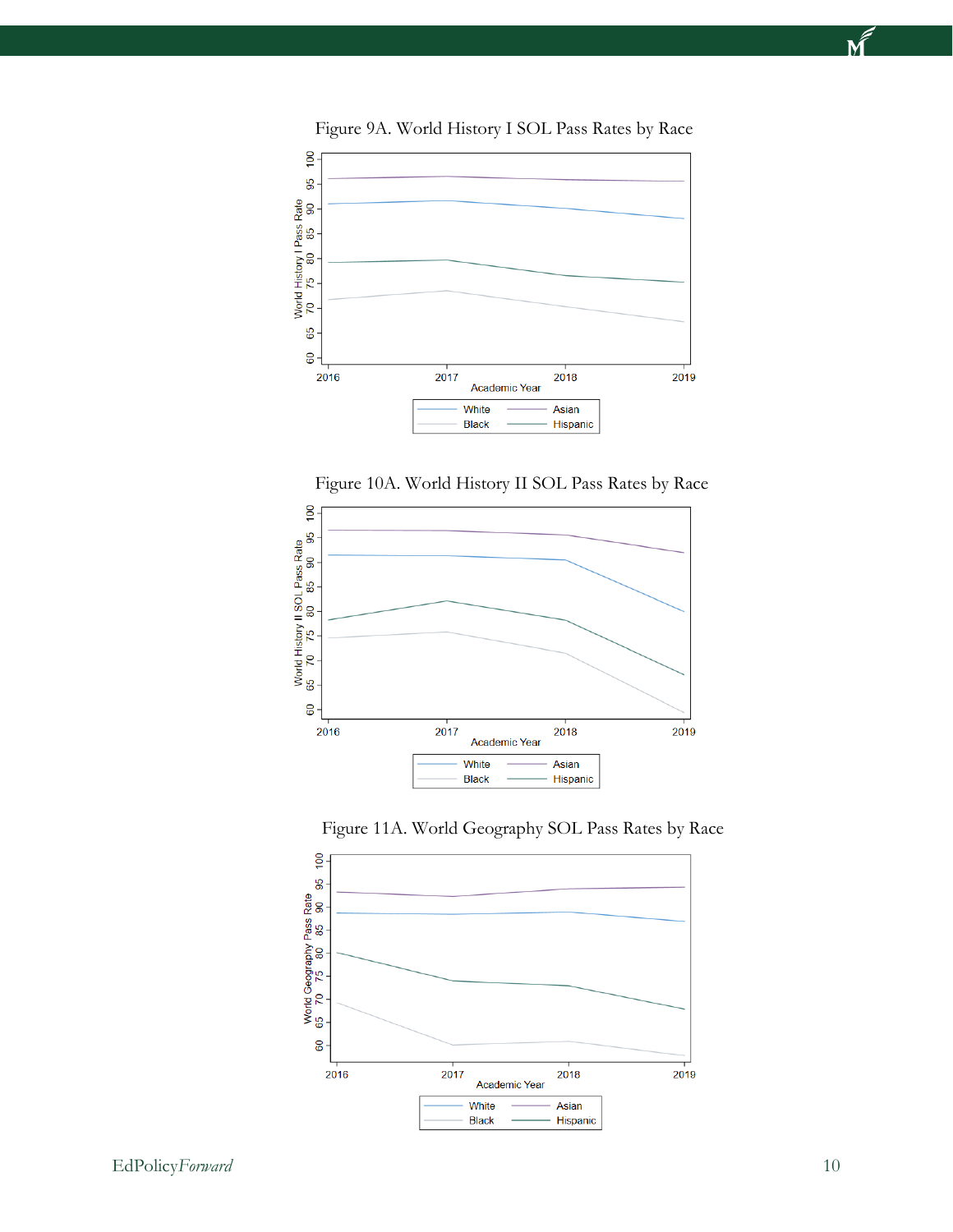









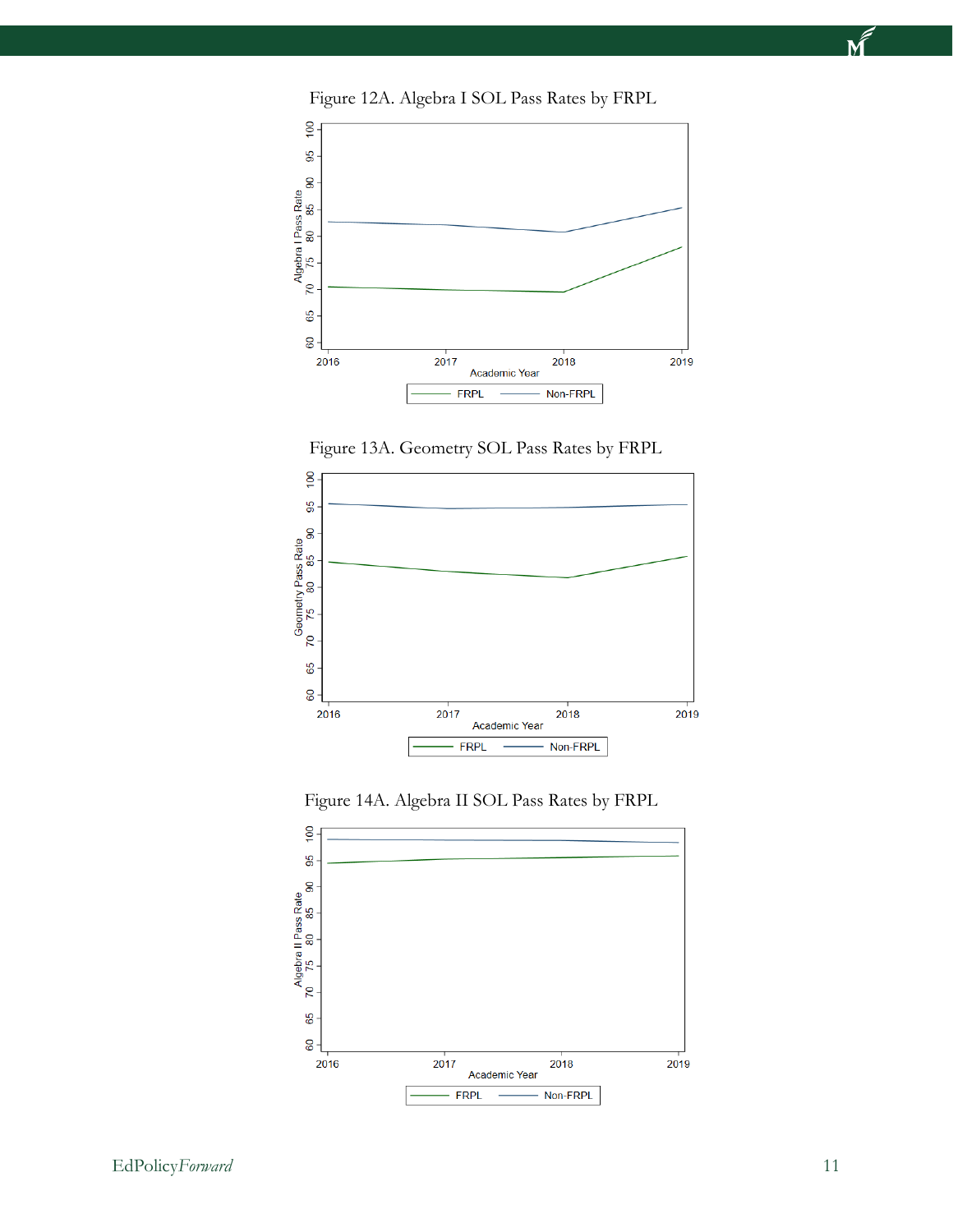

Figure 15A. Earth Science SOL Pass Rates by FRPL

Figure 16A. Biology SOL Pass Rates by FRPL

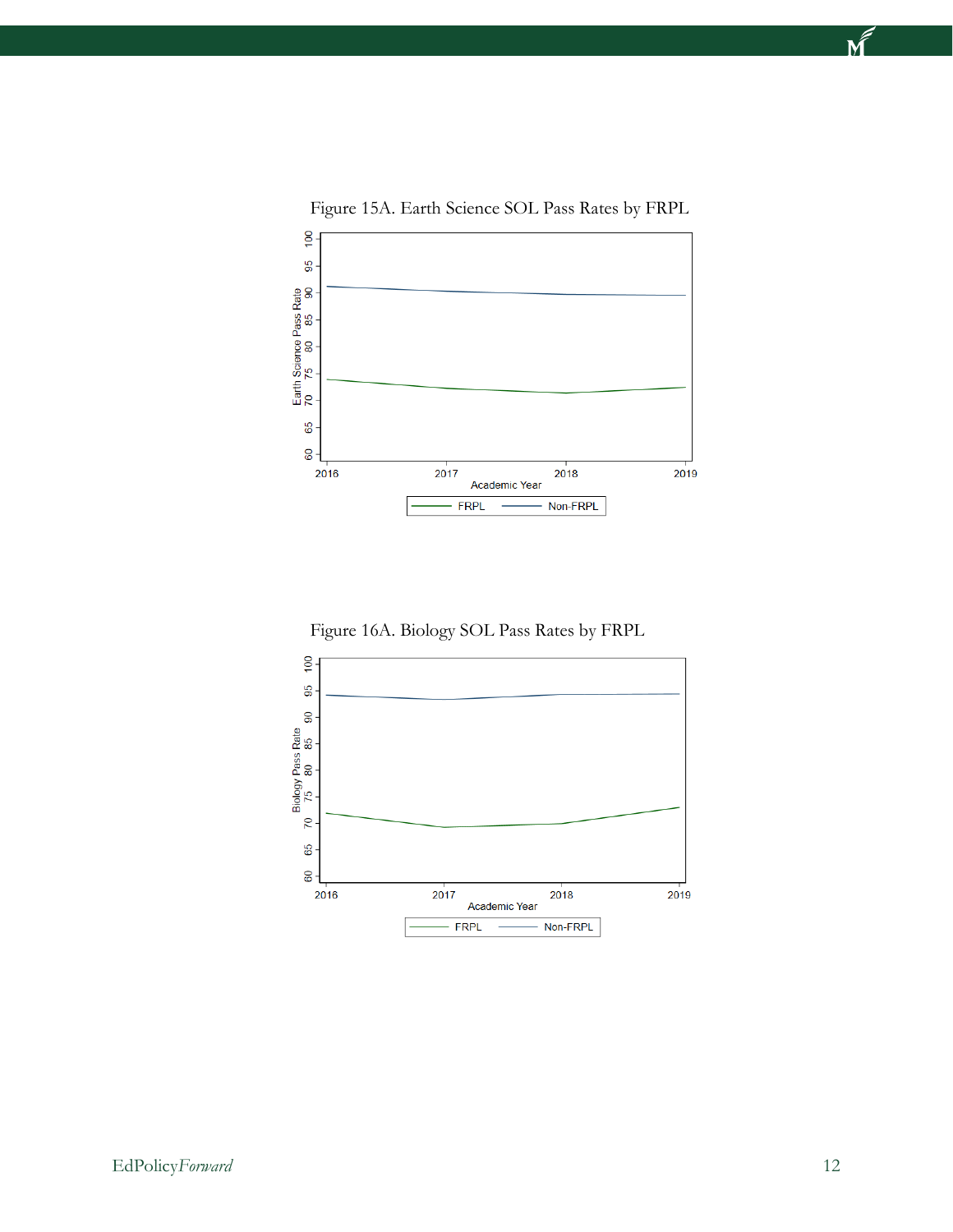









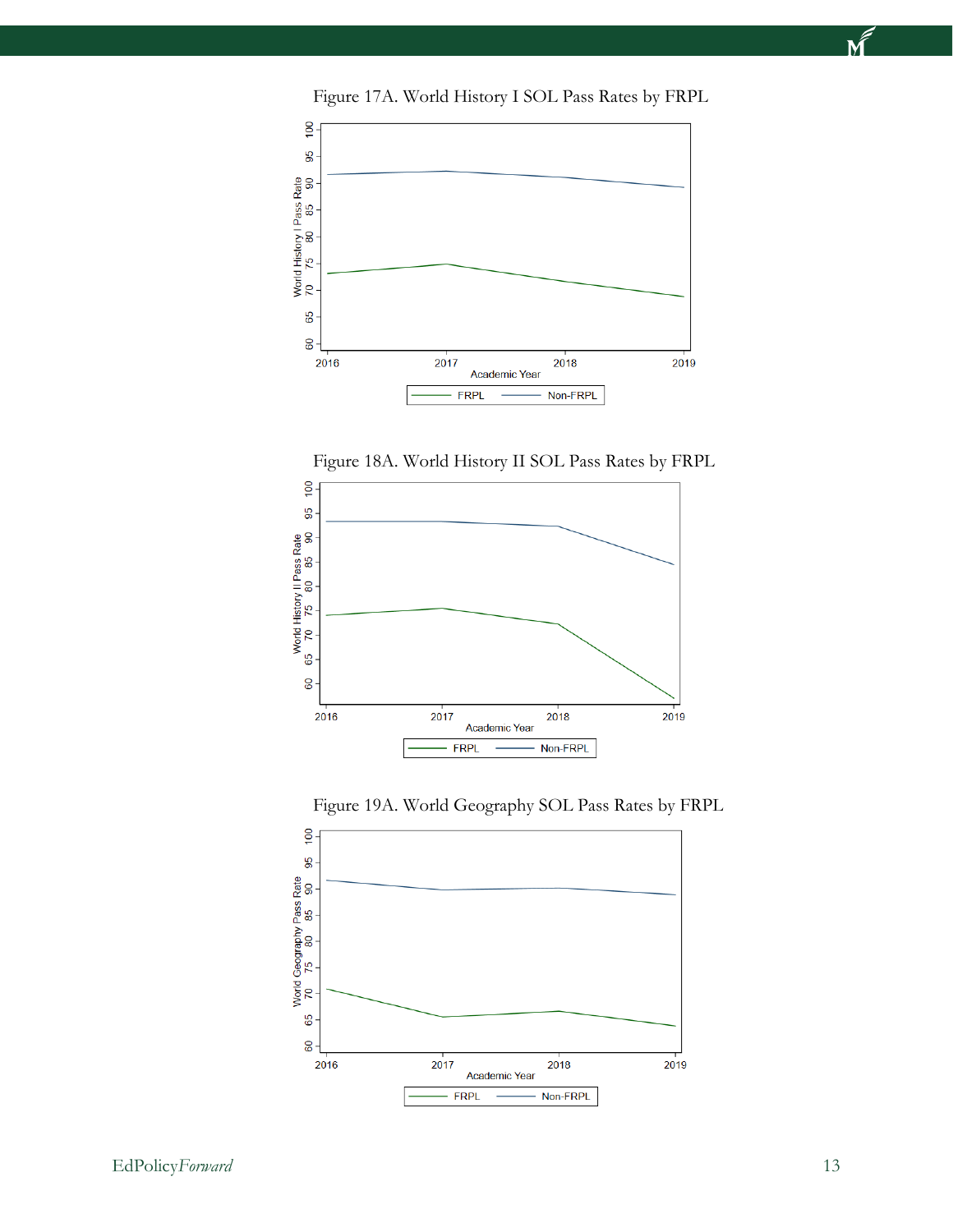







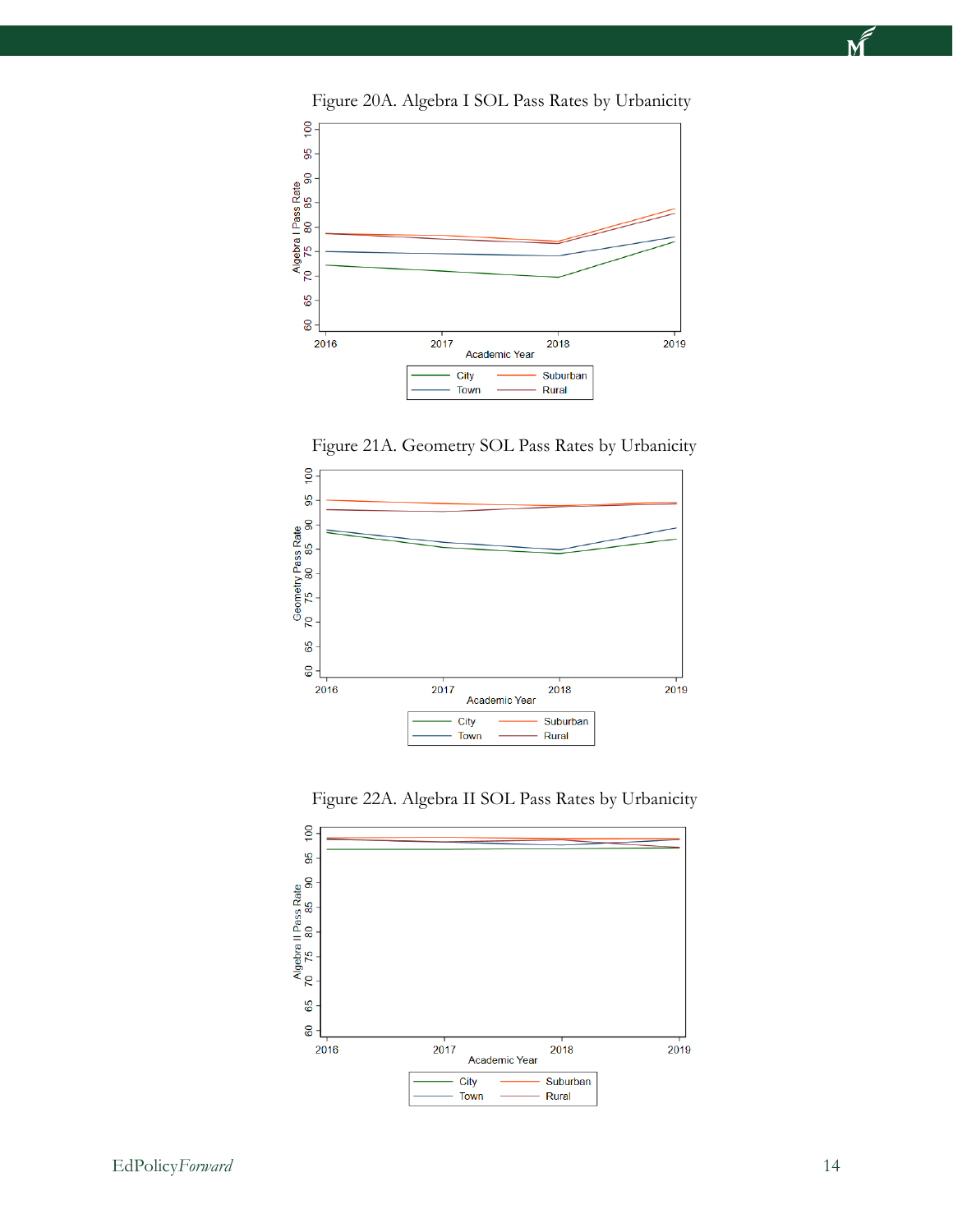

Figure 23A. Earth Science SOL Pass Rates by Urbanicity

Figure 24A. Biology SOL Pass Rates by Urbanicity